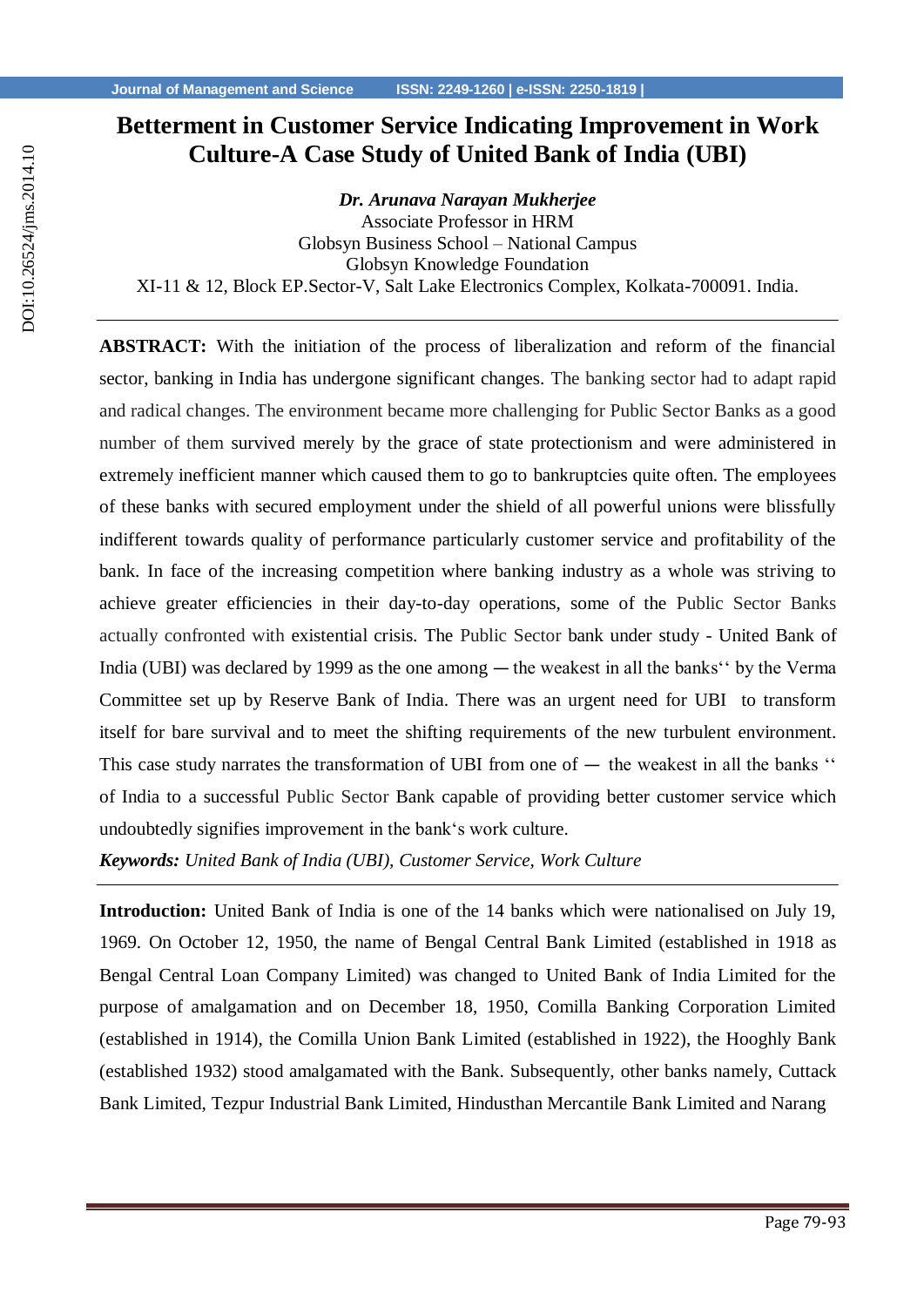Bank of India Limited were merged with the Bank. The Bank is currently wholly-owned by the Government of India with branches in 28 States and in 4 Union Territories in India.<sup>1</sup>

The business of the bank is principally divided into retail banking, corporate / wholesale banking, priority sector banking, treasury operations and other banking services such as agency functions for insurance and mutual fund distribution, pension and tax collection services.

**Background of the Study:** By the beginning of 1990s, it was realised by the government that the efficiency of the nationalized banks was not to be measured only by quantitative growth in terms of branch expansion and growth in deposits/advances. The financial strength and operational efficiency of the Indian banks and financial institutions which were working in a highly protected and regulated environment were not measuring up to international standards. The global and domestic developments called for corrections primarily with a view to strengthening the financial system and to bring it on par with institutions abroad. Hence, from 1992, a process of financial sector reforms, as a part of a broader programme of structured economic reforms was set in motion.

Till adoption of the prudential norms, twenty-six out of twenty-seven public sector banks were reporting profits. In the first post-reform year, i.e., 1992-93, the profitability of PSBs as a group turned negative with as many as twelve nationalised banks reporting net losses. The emphasis on maintenance of capital adequacy and compliance with the requirement of asset classification and provisioning norms has put severe pressure on the profitability of PSBs. The response of the public sector banks to the above changes has been varied. While some have withstood all these pressures, for most, the shocks have been severe, at least, initially. The profitability of the public sector banks as a group remained negative in 1993-94. However, there have been improvements since  $1994 - 95.2$ 

There were certain nationalised banks which have failed to respond to the changes and have displayed weaknesses that have remained uncontrolled. It was felt that the seeds of weakness latent in these banks were not receiving attention. The issue needed to be addressed squarely so that they do not, in the long run, pose a threat to the whole system.

<sup>1</sup>Red Herring Prospectus, Dated February 16, 2010, Page-39 ,<http://www.sebi.gov.in/dp/ubipros.pdf> <sup>2</sup>[http://www.rbi.org.in/Scripts/PublicationReportDetails.aspx?UrlPage=&ID=60](http://www.rbi.org.in/Scripts/PublicationReportDetails.aspx?UrlPage&ID=60)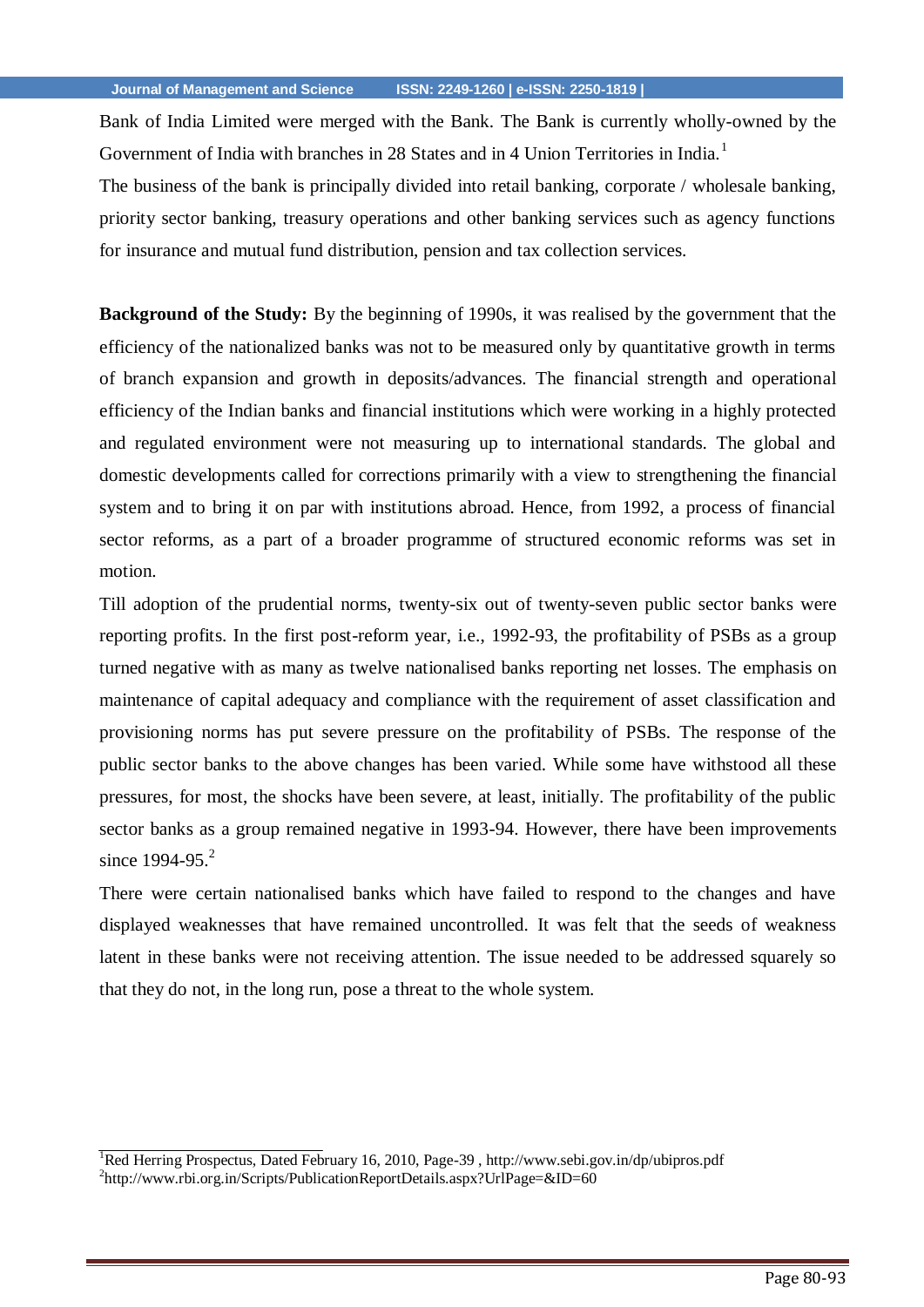**Determination of the Drawback:** The Reserve Bank of India set up the Verma Committee to identify and examine the problems of weak banks The most important issue before the Working Group has, been to identify the factors responsible for the emergent weaknesses. The Working Group was to recognise early distress signals so that urgent steps to control and eliminate the underlying causes of the distress could be taken.

On the basis of the Criteria set by the Committee to identify weakness, the Committee found United Bank of India is one of the weakest in all the 27 public sector banks ranked.

In March 1999 The RBI working group in its report identified the poor customer service provided by the bank as one of the primary reasons of its weakness. In fact, according to the committee this constituted one of the salient features of the work culture of the bank during that period. They working group explained the phenomena in the following manner:

―Customer service in these banks is perceived to be as of poor quality. This is due to a weak administration and as discussed below, lack of IT orientation in their operations. Partly because of this and the non-competitive rates offered by these banks, remunerative clients are severing or restricting relationship and new such clients are not coming. This is a vicious circle that these banks seem unable to break with their existing systems and work culturel

The situation was quite alarming for the bank. The bank management had to take serious note of the dismal condition of its customer service. By this time the financial reforms initiated in the early 90s and the globalisation and liberalisation measures brought in a completely new operating environment to the Bank which was till then operating in a highly protected milieu. The arrival of foreign Banks and Financial Institutions, the setting up of a number of private banks and the measures of de-regulation that encouraged competition has led to a situation where the survival of those who do not join the race will become difficult. Unless the state-of- the-art IT was introduced as early as possible, winning new business and even holding on to the old one will become quite impossible. Services and products like "Anywhere Banking", "Tele-Banking", "Internet banking", ―e-banking‖ ‖Online Banking‖ "Web Banking", e-commerce, e-business etc. have become the buzzwords of the day. Concomitantly, the importance of effective MIS for control of operations and of maintaining customer and business/industry data bases for strategic planning had also surfaced; while Indian Banks were looking at Data warehousing, Data mining, Business Restructuring etc. as task to be accomplished as early as possible, they were taking steps on urgent basis to computerise the operations in their administrative and controlling offices (viz. head /zonal/regional offices) as well as the data collection machinery, so as to evolve an effective MIS. The contemporary new communication revolution sweeping the nation and the world facilitated this transformation in banking sector.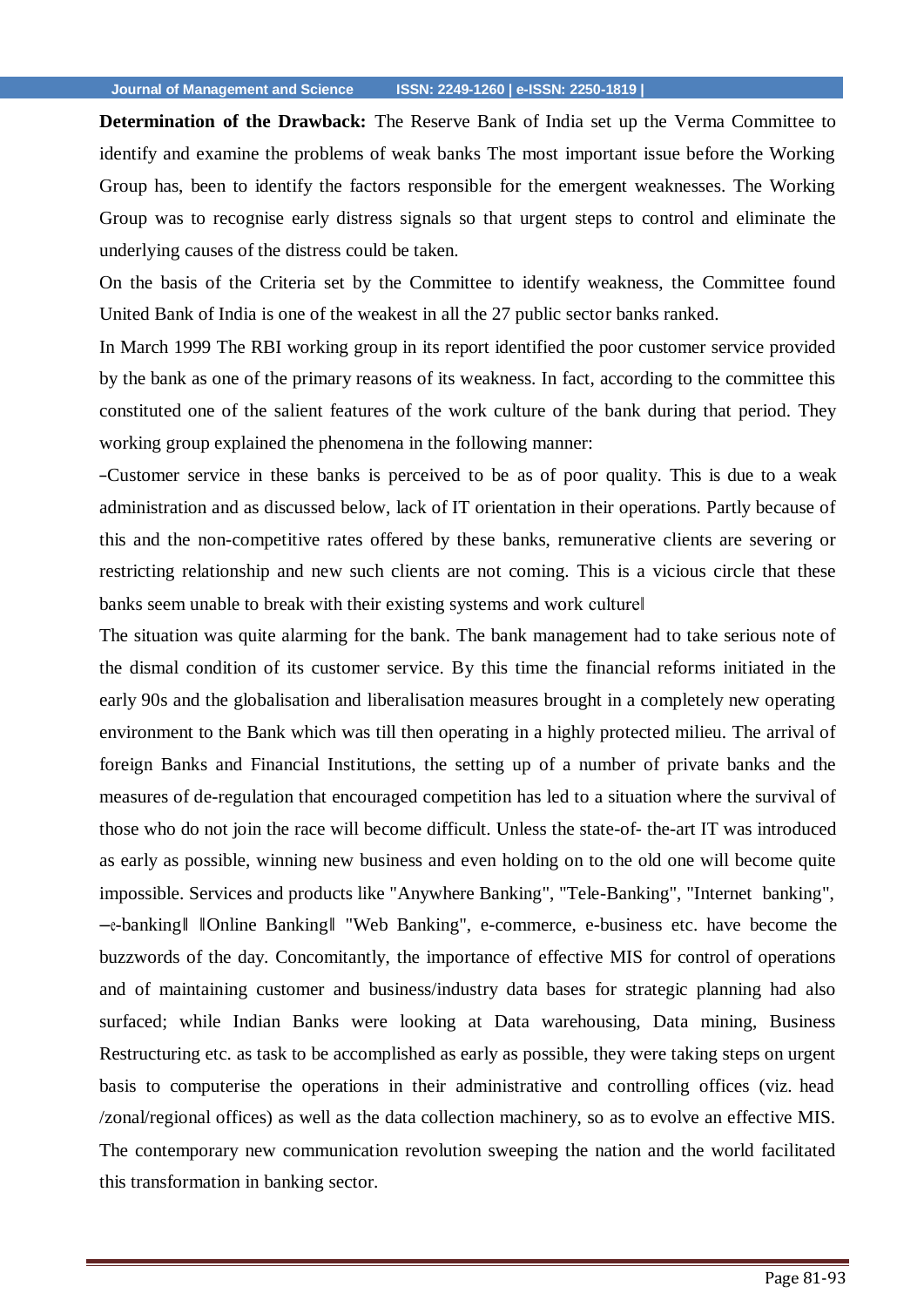**Remedial Measures:** The management of United Bank of India was pragmatic enough to realise the changing environment. Therefore the Bank evolved out strategies to cope with the competition by offering innovative and attractively packaged technology-based services to their customers.

The bank gradually started offering a wide range of general banking services to its customers including debit cards, cash management, remittance services and collection services. The banks also distribute third party products such as life and non-life insurance policies and mutual funds on an agency basis. In addition, the bank acted as an agent for various state governments and the Government of India on numerous matters including the collection of taxes and payment of salary and pension.

The bank delivers products and services through its branches, extension counters, ATMs, internet banking and telebanking.

A few significant achievements of UBI in the area of customers service specially IT enabled services is discussed hereunder.

'United Online' internet banking service of United Bank of India is a latest value added service introduced for our account holder. It provides an array of services such as:

- 1. Query Mode:
	- a) Account view.
	- b) Cheque Inquiry Status
	- c) Statement of account.
- 2. Fund Transfer Mode:
	- a. a.To own account.
	- b. To third party account of Internet enabled Branch of UBI.
- 3. Payment of Taxes Mode:
	- a. e-Payment of Indirect Tax ( Central excise & service Tax )
	- b. e-payment of Direct Tax
	- c. e-payment of WB Commercial Tax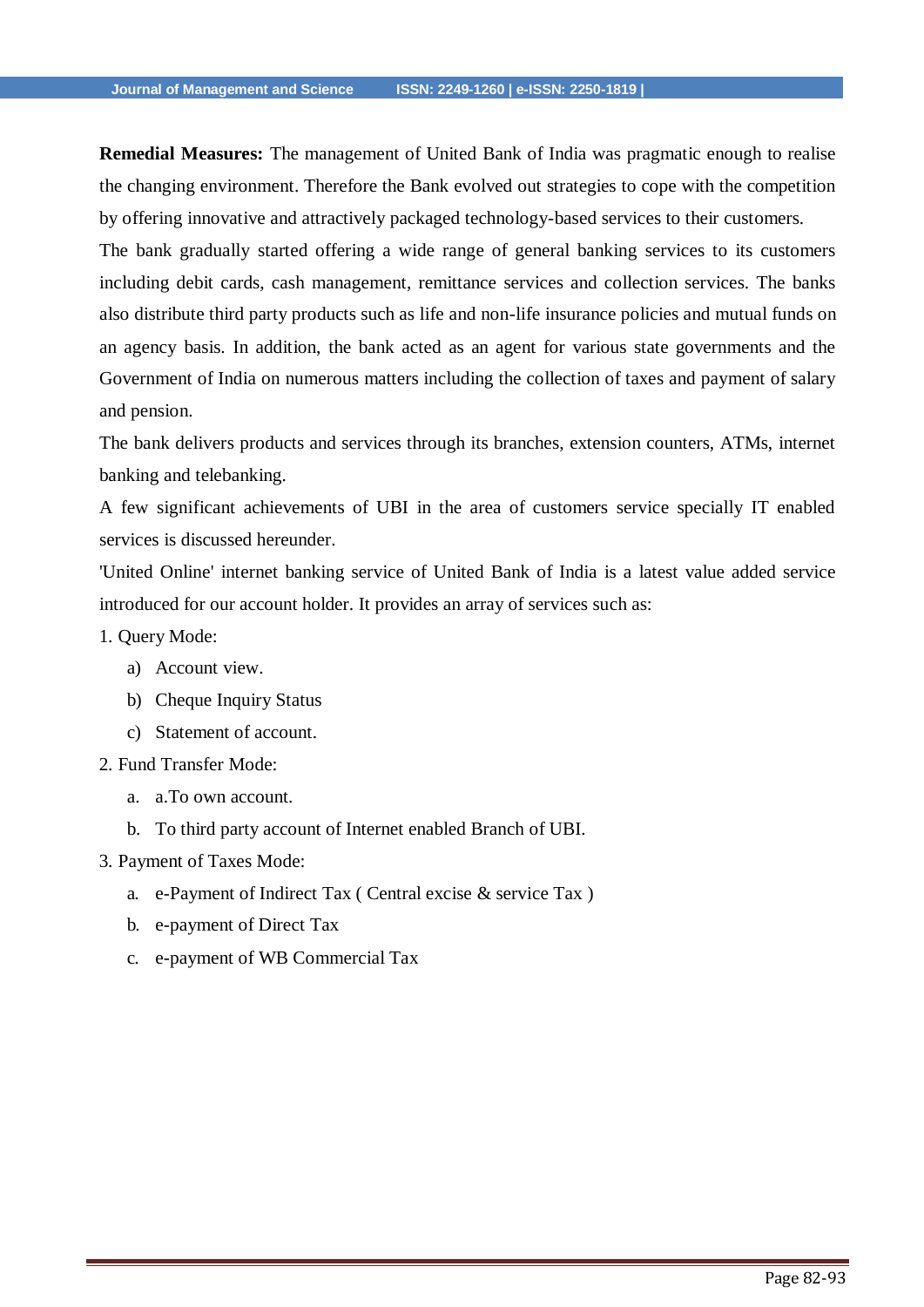**United Demat:** United Bank of India offers Depository Services, "United Demat" with its own server attached to the Premier Depository, Central Depository Services (India) Ltd. (CDSL).<sup>3</sup>

In the past, existing or potential United Bank of India customers had to visit the bank branch for any kind of enquiry or new service that they wanted. That was their only point of contact with the bank, and a lot of time was spent waiting and being redirected to different departments. In addition, the bank had used only traditional methods of marketing such as print advertising, outdoor media and sales promotions. In order to maximize response time as well as shorten customers' waiting time, United Bank of India's marketing and new business initiatives department decided to deploy pull-based SMS to market their products and services to new prospects.

Using Sybase 365's Application Manager platform, United Bank of India's customers from across the country are able to enquire about the Bank's suite of financial services by texting a service keyword to shortcode ―6365‖. The customers receive an acknowledgement message via SMS, and a telephone call from the bank's relationship manager informing the customer about the various financial services available from the bank.

―Enabling our customers to enquire via SMS about our different types of services, such as loans or opening new accounts, frees up a tremendous amount of time for our customer service officers to perform more value-added services,‖ said Swapan Biswas, GM, Marketing and New Initiatives, United Bank of India. ―In addition, this mobile enquiry service ensures customers receive timely information —without the need to dial a call centre, go through a tedious interactive voice response system, or make a physical trip to the bank.‖

All leads generated via SMS are captured by Sybase 365 Application Manager —a secure, userfriendly, and cost-efficient application platform directly linked to United Bank of India's central database system. Customer details recorded include name, mobile number, date of SMS enquiry, the mobile operator to which they are subscribed, and which part of India the SMS is sent from. This information is captured through a Web portal, and is made available in an online report for viewing and better customer relationship management.

According to Mahendra Dohare, chief manager - Marketing and New Initiatives at United Bank of India,  $-A$  basic CRM initiative such as this was needed in order to test the waters before getting into a more comprehensive deployment.―

<sup>&</sup>lt;sup>3</sup><http://www.unitedbankofindia.com/ebanking-facilities.asp>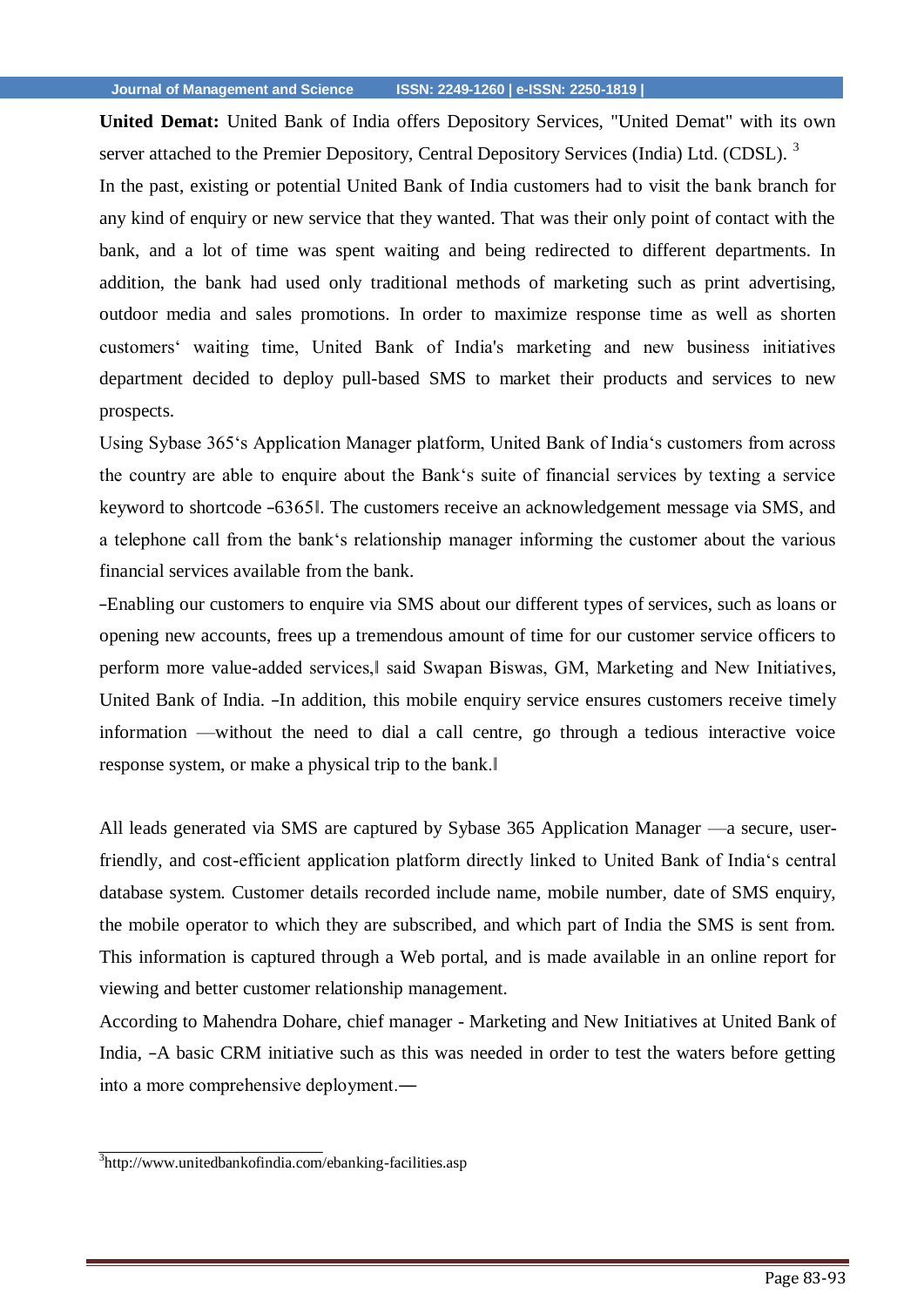After evaluating several vendors, United Bank of India selected Sybase 365 based on the company's pro-activeness and rapid rate of response.

Dohare mentions, -On seeking customer referrals, we found that the reputation of Sybase 365 in terms of pro-active approach, prompt response rate and customer support was very well regarded.‖ Having achieved better lead generation and maximizing employee potential, United Bank of India has bigger plans for the near future. Based on the performance of this service, the Bank intends to expand its mobile-based CRM applications in the next few months. The first step will be introducing push-based SMS, where the bank will be able to communicate account details, balances, and give confirmations via mobile. Other plans include moving to a full-fledged mobile banking service that incorporates m-payments.<sup>4</sup>

UBI has also introduced Tele banking facility. The Tele banking facility will be provided at the sole discretion of the Bank in the respect of accounts maintained by individuals. Tele Banking is not available in respect of an account in the name of a minor or in which a minor is an account holder and an account operated by joint signatures.

The Telephone Personal Identification Number (TPIN) of the telebanking service is for the purpose of the user's personal use, strictly confidential and non transferable. TPIN shall not be disclosed to any third party under any circumstances or by any means whether voluntarily or otherwise as the TPIN restricts the usage of the telebanking facility only to the authorized user.

The United Bank of India makes and observes following Privacy Promise for Telebanking Customers which is essential for the success of this kind of technology based banking. When someone enrolls as a telebanking subscriber, United Bank of India may collect his/her personal information either directly (where he or she is asked to provide the information) or indirectly. While information is the cornerstone of the bank's ability to provide superior service, the bank's most important asset is its customers' trust. Keeping customer information secure and using it only as the customers would want the bank to, is a top priority of United Bank of India. Hence, United Bank of India will only use these personal data in accordance with the purposes set forth in this Privacy Statement and is committed to safeguarding the personal information collected. The Bank promise to its individual customers:

 United Bank of India will safeguard, according to strict standards of security and confidentiality, any information the customers share with the bank.

<sup>4</sup> [http://www.sybase.com/files/Success\\_Stories/United\\_Bank\\_of\\_India\\_customer\\_success.pdf](http://www.sybase.com/files/Success_Stories/United_Bank_of_India_customer_success.pdf)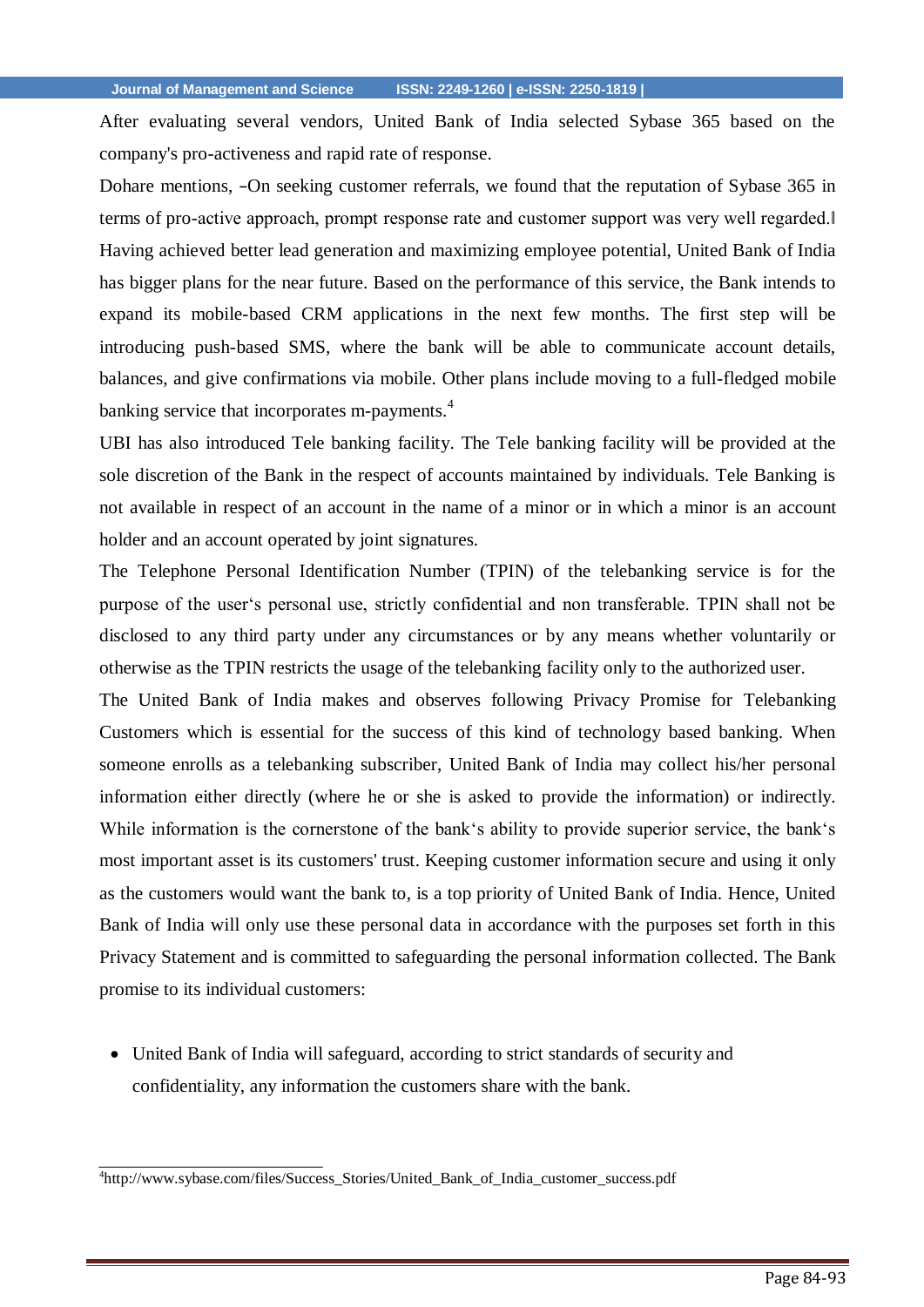- United Bank of India will limit the collection and use of customer information to the minimum required to deliver superior service to its customers, which includes advising the customers about products, services and other opportunities of the bank.
- United Bank of India will permit only authorized persons, who are trained in the proper handling of customer information, to have access to that information. Such authorized persons who violate our Privacy Promise will be subject to the bank's normal disciplinary process.
- The bank will not reveal customer information to any external organization unless it has previously informed the customer in disclosures or agreements, or authorized by the customer, or are required by law. United Bank of India disclaims any liability arising from use or disclosure of information to any external organization.
- The bank will always maintain control over the confidentiality of its customer information. The bank may, however, facilitate relevant offers from reputable companies. These companies are not permitted to retain any customer information unless the customer has specifically expressed interest in their products or services.
- The bank will inform customers at least once annually, how they may remove their names from marketing lists. At any time, customers can contact the bank to remove their names from such lists.
- Whenever the bank hires other organizations to provide support services, the bank will require them to conform to our policy standards and to allow to audit them for compliance.
- The bank will not use or share internally or externally-personally identifiable medical information for any purpose other than the underwriting or administration of a customer's policy, claim or account, or as disclosed to the customer when the information is collected, or to which the customer consents.
- The bank will attempt to keep customer files complete, up to date, and accurate. The bank will inform customers how and where to conveniently access their account information (except when the bank is prohibited by law) and how to notify the bank about errors which the bank will promptly correct.
- The bank will continuously assess itself to ensure that customer privacy is respected.

United Bank of India respects the privacy of the personal information of the customer. Any personal information provided by the customer to United Bank of India through telebanking will be used solely for the purpose of providing the customer with the services the customer has requested for and related products for customer use, updating and enhancing United Bank of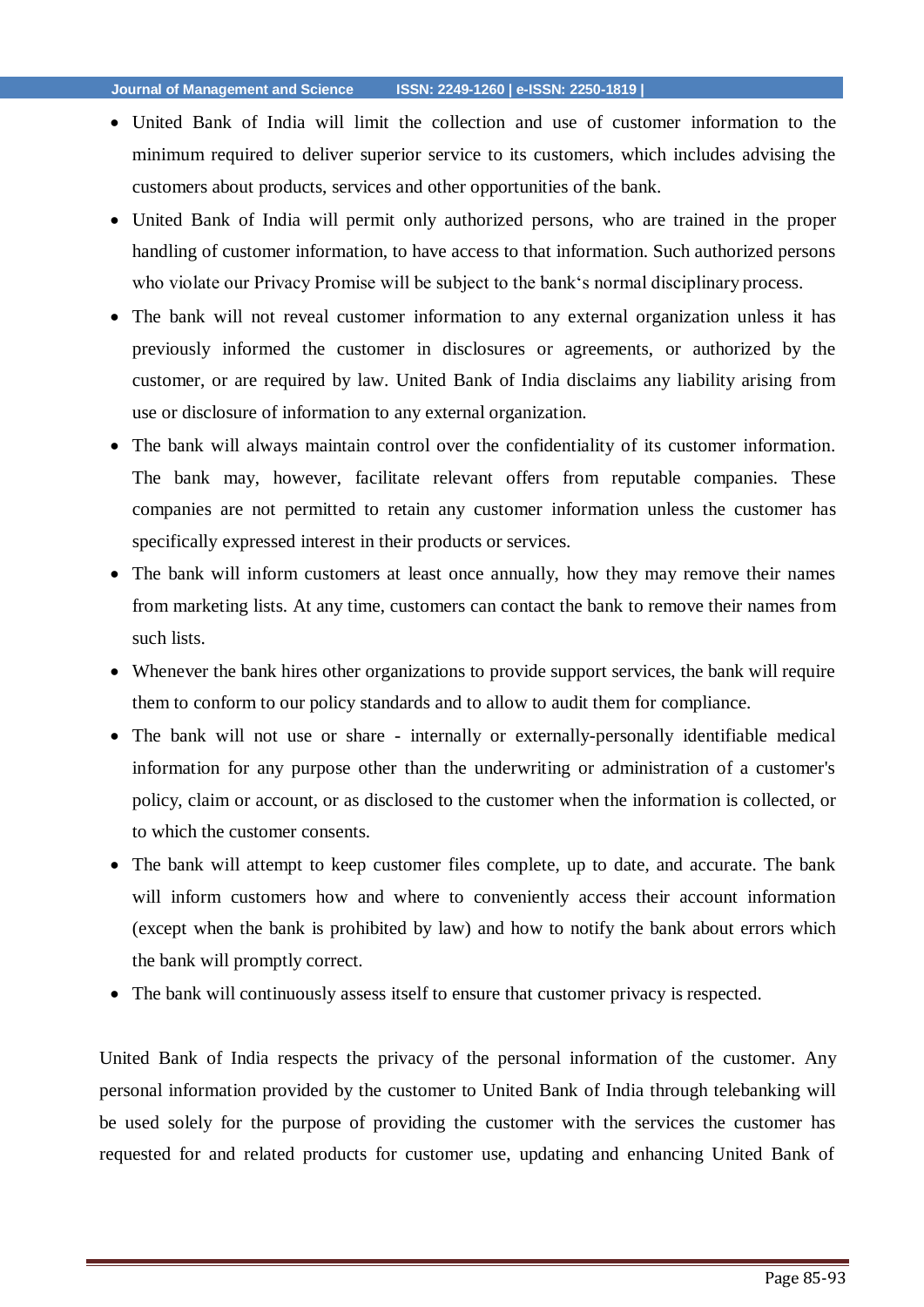India's records, development of web statistics, understanding the customers financial needs, advising the customer of other products and services which may be of interest to the customer and for fraud prevention purposes. The information the customer provides will be used to contact the customer when necessary, e.g. to notify the customer about functionality changes and to offer services that customer may find helpful (provided the customer has not opted out to receive such services). Other than to those individuals and entities listed below who are under a duty of confidentiality to United Bank of India, the customer's details will not be revealed by United Bank of India to any external body, unless United Bank of India has the customer's permission, or is under a legal obligation or to protect and defend United Bank of India's rights, interests or property or to enforce the terms and conditions of the products or services or any other duty to do so. United Bank of India may disclose the information provided by the customer to:

- 1) Regulators
- 2) Lawyers
- 3) External Auditors
- 4) Third Party Service Providers<sup>5</sup>

United Bank of India (UBI) and Tata AIG Life Insurance (Tata AIG Life) on 13<sup>th</sup> March 2008 announced the launch of \_United Health Solutions' – a customised health insurance package for customers of UBI in Kolkata.

United Health Solutions has two powerful plans – Health Investor and Health Protector. These products provide effective cover against critical diseases, accident and death.

Health Investor provides critical illness cover along with return of premium and is the first return of premium health plan from Tata AIG Life. Some of the key features of Health Investor are:

- Critical illness cover for 12 illnesses and associated surgeries
- Plan returns total premiums paid', if no claim is made, on maturity
- Flexibility of choosing from four terms
- Qualifies for tax deduction under Section 80C

Health Protector is a 5 year Accident & Health solution.

Some of the key features of Health Protector are:

<sup>5</sup> [http://www.unitedbankofindia.com/telebanking-t&c-privacy-policy.pdf](http://www.unitedbankofindia.com/telebanking-t%26c-privacy-policy.pdf)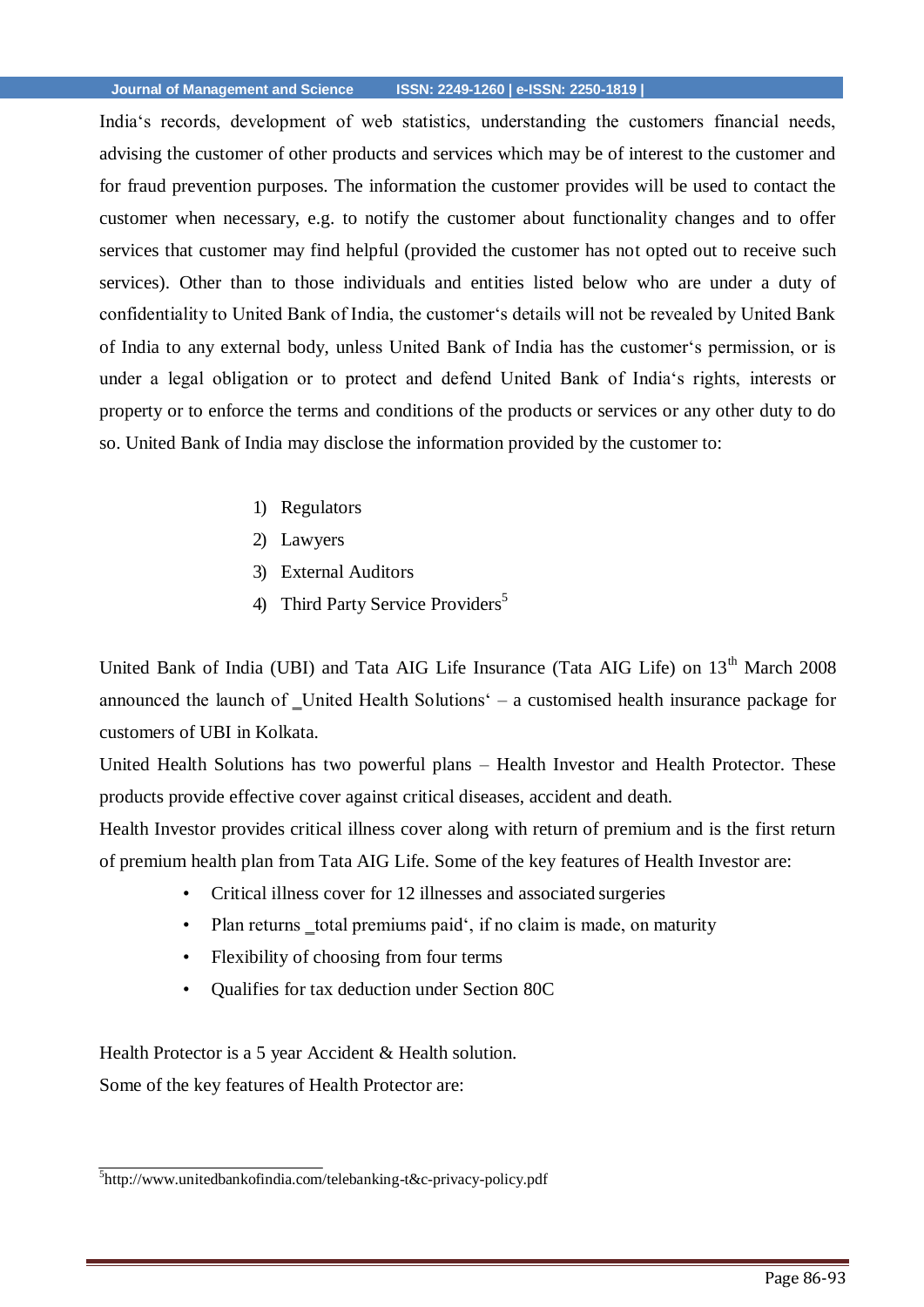Comprehensive yet flexible policy which allows the customer to choose the level of cover and mix to suit individual needs.

 Coverage options include Critical Illness or Cancer care, Accident Death Benefit or Family Accident Death and Dismemberment, Total Permanent Disability Cover, Accident Hospitalisation Cash and Term Life Cover.

Lumpsum payment if one is diagnosed with one of the covered illnesses or surgeries

 Tax benefits under Section 80C & 80D Tata AIG Life launched health related insurance solutions with its maiden offering in 2003.

Speaking on the occasion, Mr. P.K.Gupta, the then Chairman & Managing Director, UBI said,

‗We constantly anticipate the evolving financial needs of our banking customers and ensure that we can provide for financial and insurance solutions beyond the core banking services. Providing United Health Solutions is another step in that direction. I am confident that these solutions, as designed and customised by Tata AIG Life for our customers, will provide effective health insurance cover. We look forward to providing more insurance solutions by harnessing the synergy between UBI and Tata AIG Life.'

Mr. Trevor Bull, Managing Director, Tata AIG Life said, The launch of United Health Solutions follows closely on the heels of United Child Solutions, launched in December last year. The two plan options provided under United Health Solutions have their own attractive propositions including flexibility and return of premium (Premium excluding service tax). Tata AIG Life has relied on the strength and network of UBI in spreading the concept and need for life insurance across the country and will continue to invest in this special relationship with more innovative plans.'<sup>6</sup>

It is relevant to mention here United Bank of India has an extensive network of 1,505 branches as on January 31, 2010, many of which are in rural and semi-urban areas. As of January 31, 2010, the bank's domestic branch network of 1,505 branches comprised 622 rural, 262 semi-urban, 333 urban and 288 metropolitan branches.

As of September 30, 2009, the Core Banking Solution (―CBS‖), which is a suite of software applications that facilitate centralised operations through a single data base, has been implemented

<sup>6</sup> <http://www.tata-aig-life.com/News/pdfs/UBI-TALIC%20UHS%20Press%20Release.pdf>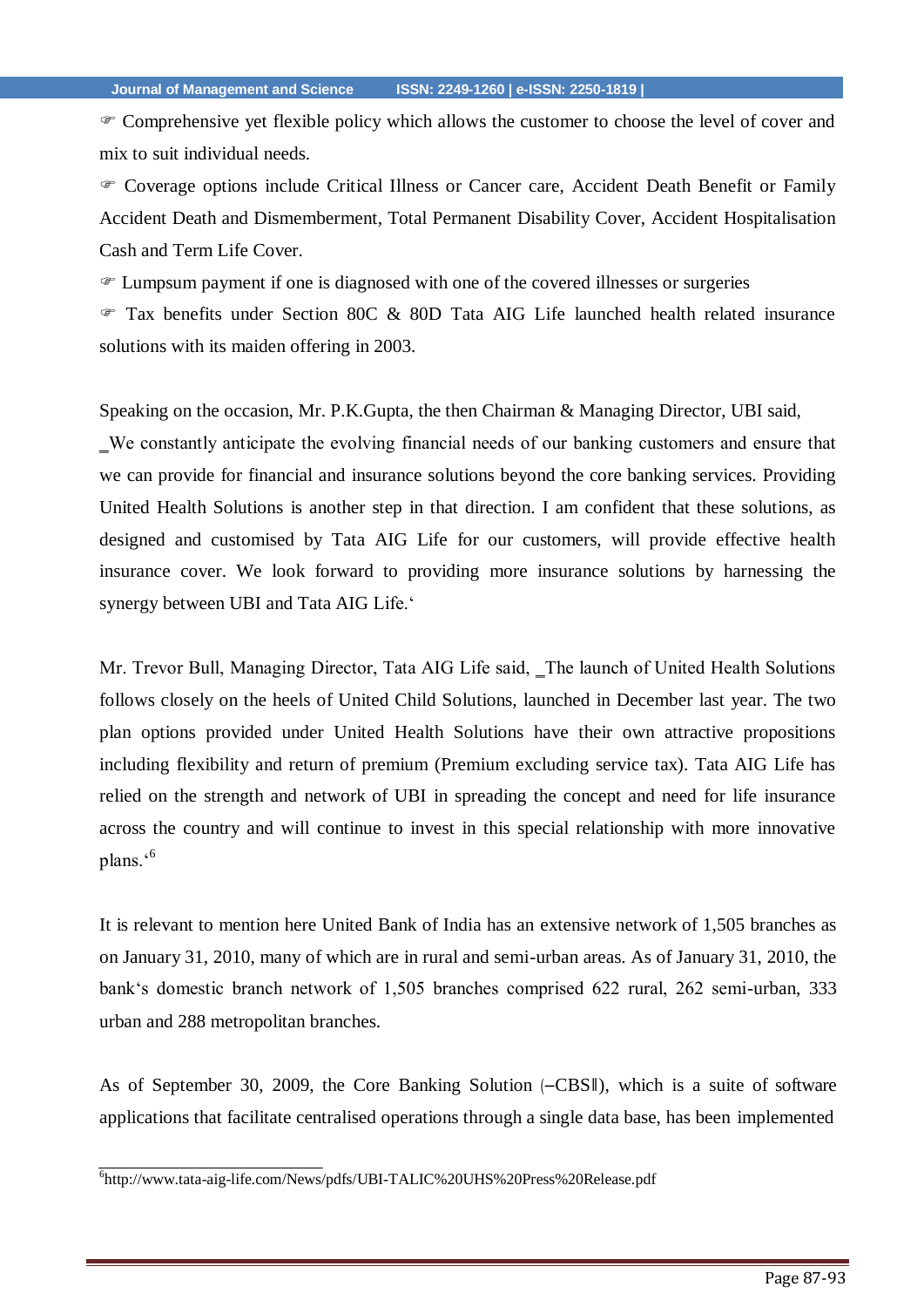in all of our branches and extension counters, covering 100% of the business of United Bank of India. . With this, 1.5 crore customers of the United Bank shall be able to use complete bouquet of services like \_United Anywhere Cash/Transfer/Remittance', \_United Speed Clearing', \_United Fast OCC<sup></sup> (for collection of upcountry instruments), etc. United Bank of India is the First Bank in Eastern Region to have introduced Biometric ATMs.

United Bank has also simultaneously interfaced CBS platform with online payment facilities like ECS, RTGS & NEFT. All the United Bank Branches will offer Telebanking, Internet Banking facility for e-payment of service tax, Excise Duty and other Direct Taxes, Cash Management Service for corporate clients etc. United Bank also has set up a full-fledged Call Centre to address the customers' requirements.

IT enabled Government Business Software applications like Anti Money Laundering (AML), Asset Liability Management (ALM), NPA Management, Govt. Business Module (GBM) etc., have also been integrated with CBS system. United Bank is also participating in the Cheque Truncation System (CTS) launched by Reserve Bank of India in NCR, Delhi. Other RBI initiatives like CFMS, PDO-NDS, CBLO & OLTAS have also been integrated with the CBS system. United Bank also happens to be the First nationalized Bank in introducing the ECS at a Non-MICR Clearing center at Haldia.

United Bank of India has become the first organization in the world to have opted for a new path breaking technology that will lead to better IT infrastructure usage, faster network response, better manageability of devices and commercial savings. In this technology the IDU card goes into the NM slot of the Router and is called -IP VSAT Modulel. It means a giant leap in the world of Networking and VSAT Communication for United Bank as it has already revolutionized the way the network was being used and managed. Also, this is now a case study in the networking world and is being studied by lots of organizations in general and BFSI industry in specific, around the globe.<sup>7</sup> UBI has not only performed well in serving its tech savvy well to do metropolitan customers but it has really worked well in serving the downtrodden section of the society as well. It is pertinent to mention here so far the domestic branch network of the bank is concerned UBI has more number of branches in rural, semi-urban areas where the bank is to cater to the needs of the customers who belong to the aforesaid community.

<sup>7</sup><http://www.unitedbankofindia.com/press-14sep09.asp>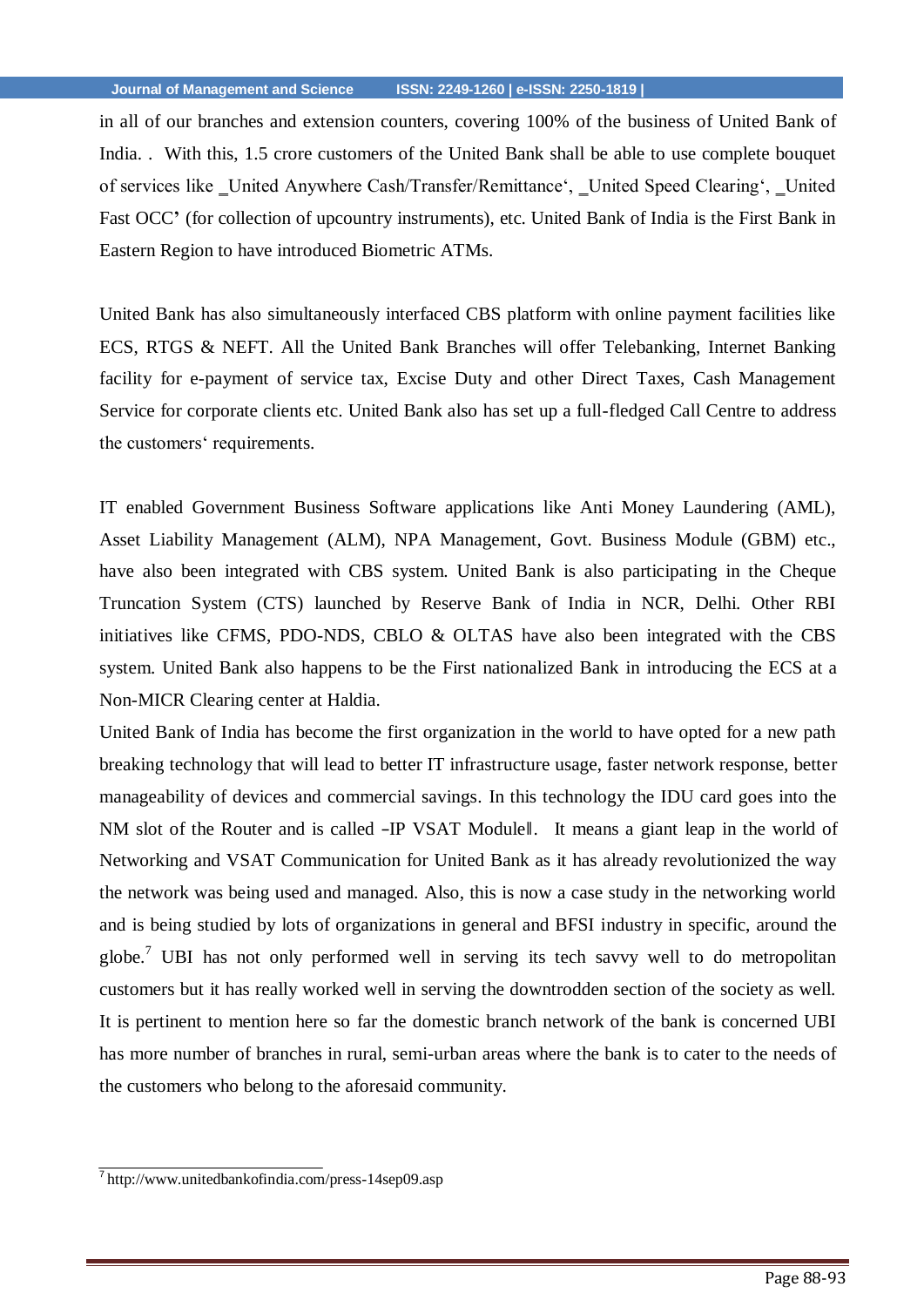Following are some cases which signify Success Stories on Financial Inclusion of UBI**:** 

Agaradut, Swanivar Gosthi, Duttapukur, Dist. North 24 Parganas, , West Bengal

The group was formed with 20 female members, who are still continuing to remain in the team for last three years. The initial Savings amount per head was Rs.30/- per month and it is enhanced to Rs.60/- per month per head. The group produces different types of clay models like Ganesh, Laxmi, Sarswati, etc. The SHG is an example in their area in respect of 'SWAYAMBHAR GOSTHI'.

### Story of Barni Bibi of Raghunathpur, West Bengal

Barni Bibi of Raghunathpur was leading a miserable life from early childhood. Her condition was becoming unbearable with five children and unemployed husband. She got a new ray of hope after she came in contact with the NGO "SHIS" financed by Bhangar Branch of the Bank and became a member of a SHG and started small savings. She was sanctioned a loan of Rs.3000/- for futchka selling on a rickshaw/van. Today her daughter is studying in a high school.

# Barasat Jagorani Swanirvar Dal of Barasat, West Bengal

It is the most ideal Group working in the area. All the 51 female members of the group are educated. Their own capital is Rs.20,000/- and they have availed a loan of Rs,25,000/- from UBI, Taherpur Branch. They have also taken lease of 10 Kattahs of agricultural land and started cultivation of Rajanigandha flower. Everyday, they are selling flowers in the local market and are earning some income. In future, they are also planning to establish salpata (leaf) plate manufacturing unit.

## Merual Nibedita Swayambhar Gosthi' of Merula, Uttar Dinajpur, West Bengal

Women members of 'Merual Nibedita Swayambhar Gosthi' coming from society backward classes in Merula, Uttar Dinajpur, West Bengal, are the true stories of economic betterment and women empowerment. The credit link was established with the Debinagar Branch of the Bank initially with Rs.8000/- only and subsequently increased ton Rs.40,000/-. The economic activities of the members are trading in agricultural commodities, duck rearing, floriculture, goat rearing, muri making and the like. Members of the group are generating income for their families-SHG brought a new smile and hope in their life.

Modina Bibi of Gobargarh, West Bengal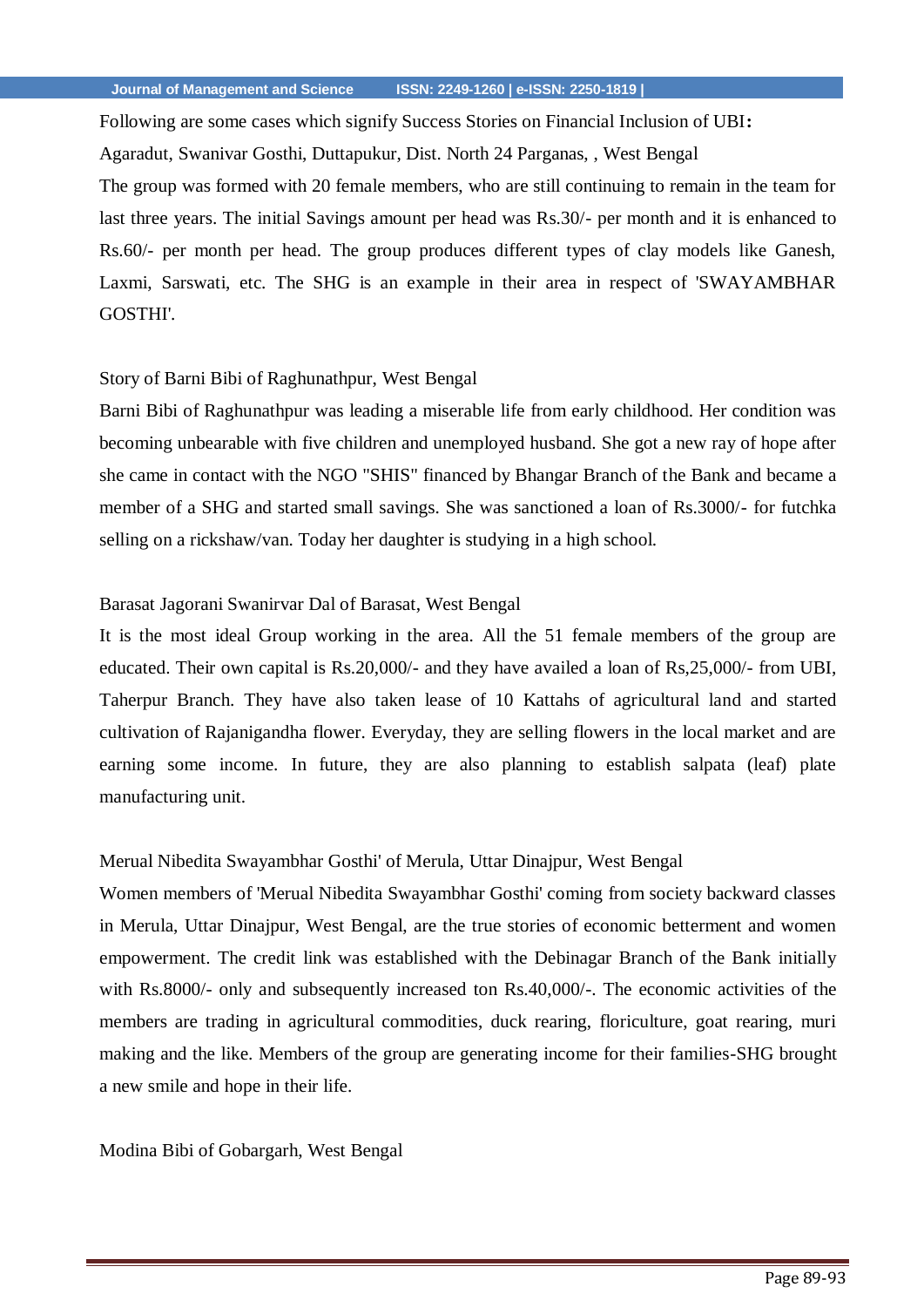Modina Bibi of Gobargarh with finance from UBI Hariharpara Branch in the State of West Bengal obtained dealership of Hindustan Lever products and earning Rs.1200/- p.m. to become Selfreliant and happy house-wife cum entrepreneur.

Bhaduri Paschimpara Sib Shankar Swayambhar Gosthi along with Madhabi Swnirvar Dal of Bhaduri, West Bengal

They are attached to UBI Taherpur Branch, Nadia, West Bengal. They jointly took lease of a tank in village Bhaduir for Rs.25000/- for a period of 5 years and started pisci culture and began earning huge profits since last two years. The modus operandi is that each group looks after the tank for one week alternatively. Last year, they earned a profit of Rs.21,000/- against an investment of Rs.10710/- and the endeavor is still continuing. Apart from pisciculture, the member availed individual loans from their respective groups and are venturing for various sorts of commercial activities like mango orchard, vegetable vending, selling of old clothes, goat selling and banana cultivation, etc. $8<sup>8</sup>$ 

The aforesaid success story of financial inclusion of UBI is very much in line with The Banking Codes & Standards Board of India (BCSBI)'s Code of Bank's Commitment to Micro and Small Enterprises. The Banking Codes & Standards Board of India (BCSBI) is a collaborative effort between the RBI and the banking industry with the objective of promoting good banking practices by setting minimum standards, increasing transparency, achieving higher operating standards and above all, promoting cordial banker-customer relationship which would foster confidence of the common man in the banking system. In keeping with this objective, the Code of Bank's Commitment to Micro and Small Enterprises has been evolved as this is the lower segment of the industrial and services sector in rural and urban areas which is unable to reap the benefits of Government schemes because of their inability to access bank finance. The Code reflects the positive commitment of banks to their Micro and Small Enterprise (MSE) customers to provide easy, speedy and transparent access to banking services in their day to day operations and in times of financial difficulties.<sup>9</sup>

In addition to the aforesaid products  $\&$  services currently the bank has various deposit products, such as current, savings and term deposits for our customers.

<sup>8</sup> [http://www.cab.org.in/FILCPortal/Lists/Implementations/Attachments/12/united\\_bank\\_india%20.pdf](http://www.cab.org.in/FILCPortal/Lists/Implementations/Attachments/12/united_bank_india%20.pdf) 9 [http://www.bcsbi.org.in/Press\\_Releases\\_31May2008.html](http://www.bcsbi.org.in/Press_Releases_31May2008.html)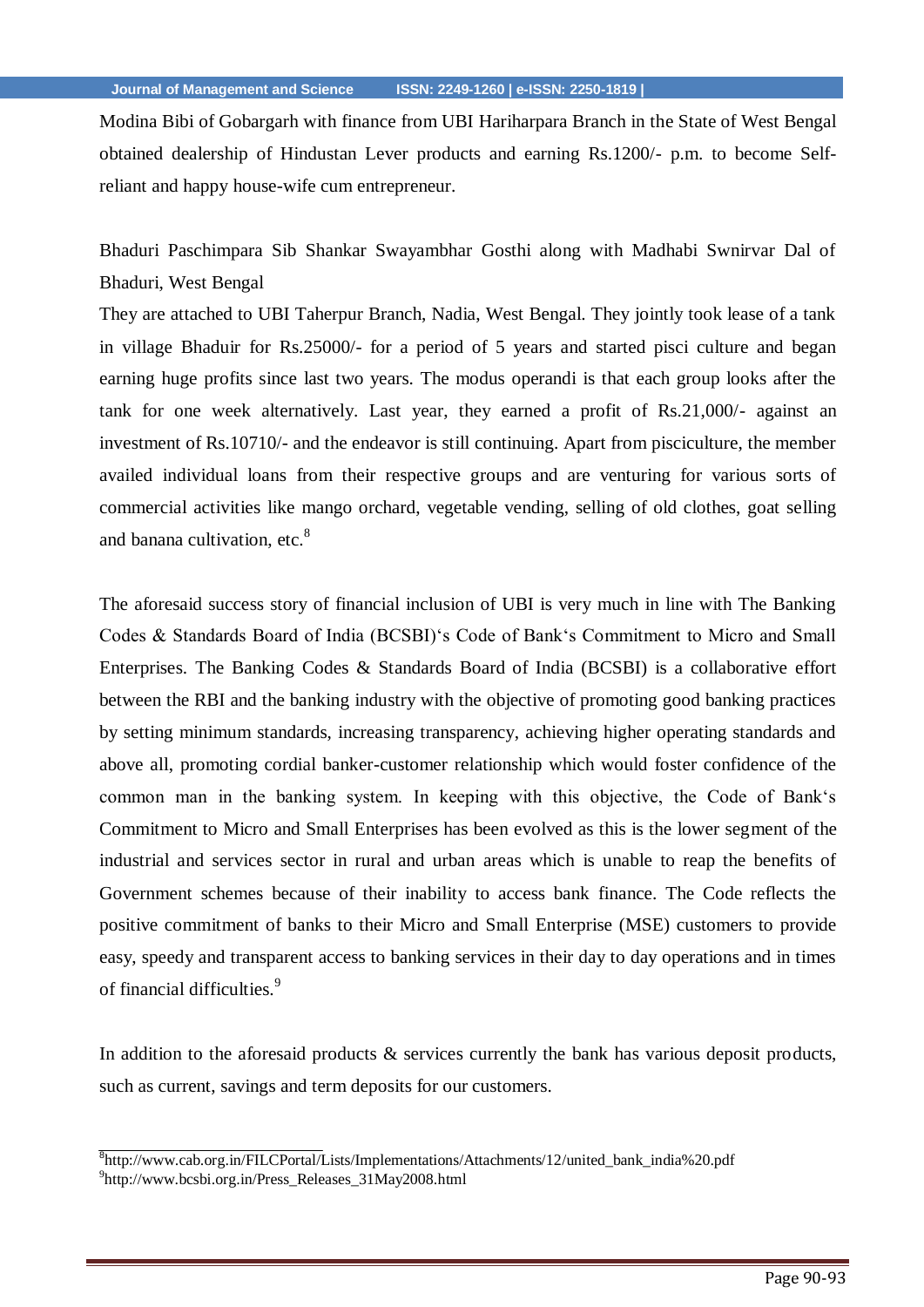The Bank's retail banking business provides financial products and services to our retail customers. The bank provides loans and advances for housing, trade, automobiles, consumer durables, education, personal loans and other retail products.

The bank also provides commercial banking products and services to corporate customers, including mid-sized and small businesses and government entities. The loan products include term loans to finance capital expenditure of assets across various industries as well as short-term loans, cash and export credit and other working capital financing and bill discounting facilities. credit substitutes, such as letter of credit and letter of guarantee are also provided by the bank.

In rural sector the bank offers direct financing to farmers for production and investment, as well as indirect financing for infrastructure development and credit to suppliers of agricultural inputs. In consonance with national policies and priorities, the bank has given considerable thrust to lending to the priority sector, including the agriculture sector.

**The Outcome:** The aforesaid initiatives of the bank contributed in developing a -customer friendly'' image for itself which really helped the bank to grow signifying remarkable progress in the financial health of the bank.

As of January 31, 2010, United Bank of India had 1,505 branches, 270 ATMs, 28 regional offices, 10 extension counters and 1 representative office in Dhaka, Bangladesh. As of January 31, 2010, the bank had a workforce of 16,768 employees (including part-time employees).

In Fiscal 2009, United Bank of India made a net profit of Rs. 358.55 crore and had net assets of Rs. 61,500.78 crore and net worth of Rs. 2,537.83 crore. As of September 30, 2009, UBI made a net profit of Rs. 231.10 crore and had net assets of Rs. 71,952.25 crore and net worth of Rs. 2,769.87 crore. UBI has experienced growth in deposits and advances, with deposits growing at a compounded annual rate of 21.1% during the last five fiscal years and net advances growing at a compounded annual rate of  $32.8\%$  during the same period.<sup>10</sup>

<sup>&</sup>lt;sup>10</sup> Red Herring Prospectus, Dated February 16, 2010, Page- 39,<http://www.sebi.gov.in/dp/ubipros.pdf>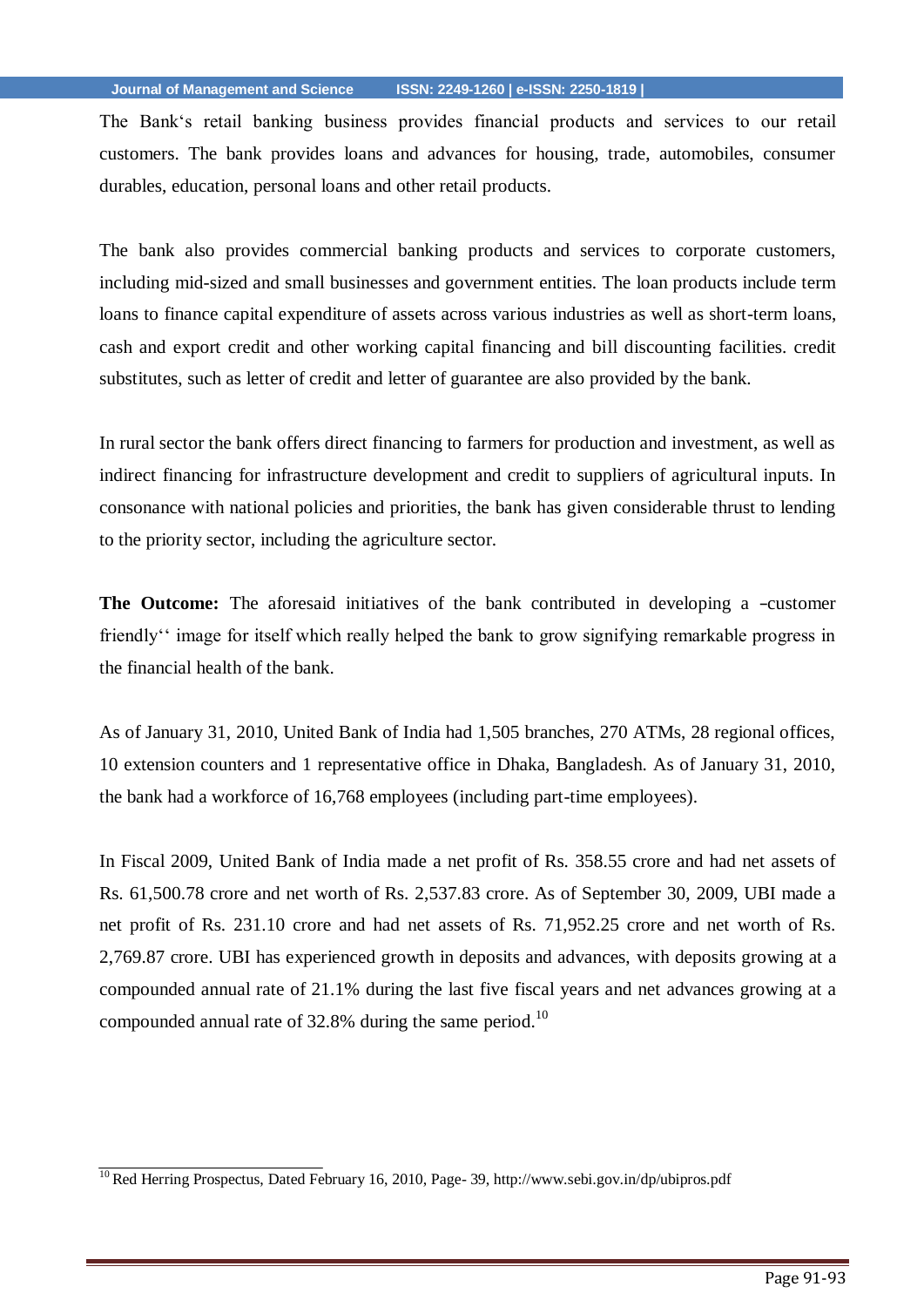United Bank of India had to wait for its initial public offering (UBI) for several years. But when it finally hit the market to raise Rs. 330 crore in the last week of February 2010, it became a runaway success with an oversubscription of  $33\%$ .<sup>11</sup>

After this phenomenal success the strategy of the bank with reference to customer service was made clear by the Chairman and Managing Director Mr. Bhaskar Sen who commented ―We have a unique relationship with our customers... they continue to bank with us despite our shortcomings in certain cases. At times, footfalls are too high in some branches. This adversely affects the quality of our services. To address this issue, we are offering alternate delivery channels to reduce the number of visit per day. One of such delivery channels is the ATM.

We have started monitoring ATMs from our central office to improve the facility. Interestingly, our ATMs in the rural areas are used more than in urban areas. The overall ATM base is still low. We need to increase this. Then, internet banking is the other way to attract younger customers.

At the same time Mr. Sen equally emphasized on the bank's concern for the customers from rural and semi-urban areas:

―Historically, UBI is known for its strength in agriculture-related business. Incidentally, our agricultural loan portfolio has shrunk to 13% of total loans, which is below the regulatory stipulation of 18%. We will have already taken a few steps to correct this.

To start with, we will recruit agricultural field officers in rural branches to create awareness of our products and expedite loan delivery. We have found that the existing employees in the rural branches keep busy with routine work. So, they need support to increase farm loan disbursement. $\mathbb{I}^{12}$ 

From the comments of the Chairman and Managing Director of the bank it is evident that orientation to provide better customer service plays pivotal role in shaping the current work culture of United Bank of India.

<sup>&</sup>lt;sup>11</sup><http://economictimes.indiatimes.com/opinion/interviews/Profits-more-crucial-than-balance-sheet-UBI-Chairman> /articleshow/5786070.cms ; 12 Apr 2010, 0444 hrs IST,Atmadip Ray,ET Bureau

<sup>12</sup><http://economictimes.indiatimes.com/opinion/interviews/Profits-more-crucial-than-balance-sheet-UBI->

Chairman/articleshow/5786070.cms; 12 Apr 2010, 0444 hrs IST, Atmadip Ray, ET Bureau